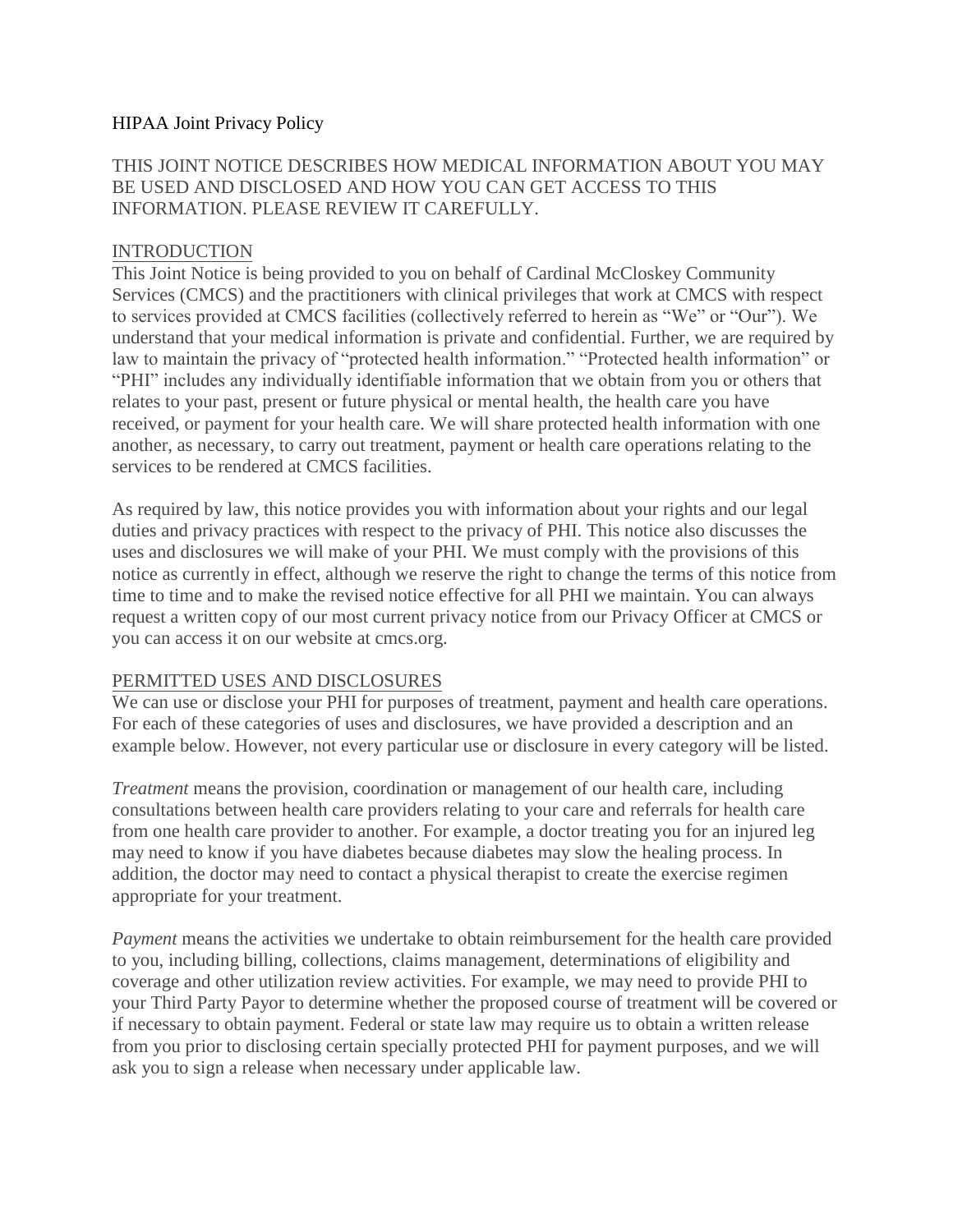*Health care operations* means the support functions of CMCS, related to treatment and payment, such as quality assurance activities, case management, receiving and responding to consumer/client comments and complaints, physician reviews, compliance programs, audits, business planning, development, management and administrative activities. For example, we may use your PHI to evaluate the performance of our staff when caring for you. We may also combine PHI about many consumer/clients to decide what additional services we should offer, what services are not needed, and whether certain new treatments are effective. We may also disclose PHI for review and learning purposes. In addition, we may remove information that identifies you so that others can use the de-identified information to study health care and health care delivery without learning who you are.

### OTHER USES AND DISCLOSURES OF PROTECTED HEALTH INFORMATION

We may also use your PHI in the following ways:

• To provide appointment reminders for treatment or medical care.

• To tell you about or recommend possible treatment alternatives or other health-related benefits and services that may be of interest to you.

• To your family or friends or any other individual identified by you to the extent directly related to such person's involvement in your care or the payment for your care. We may use or disclose your PHI to notify, or assist in the notification of, a family member, a personal representative, or another person responsible for your care, of your location, general condition or death. If you are available, we will give you an opportunity to object to these disclosures, and we will not make these disclosures if you object. If you are not available, we will determine whether a disclosure to your family or friends is in your best interest, taking into account the circumstances and based upon our professional judgment.

• When permitted by law, we may coordinate our uses and disclosures of PHI with public or private entities authorized by law or by charter to assist in disaster relief efforts.

• We will allow your family and friends to act on your behalf to pick-up filled prescriptions, medical supplies, X-rays, and similar forms of PHI, when we determine, in our professional judgment, that it is in your best interest to make such disclosures.

• We may contact you as part of our fundraising and marketing efforts as permitted by applicable law. You have the right to opt out of receiving such fundraising communications.

• We may use or disclose your PHI for research purposes, subject to the requirements of applicable law. For example, a research project may involve comparisons of the health and recovery of all residents who received a particular medication.

All research projects are subject to a special approval process which balances research needs with a resident's need for privacy. When required, we will obtain a written authorization from you prior to using your health information for research.

• We will use or disclose PHI about you when required to do so by applicable law.

• In accordance with applicable law, we may disclose your PHI to your employer if we are retained to conduct an evaluation relating to medical surveillance of your workplace or to evaluate whether you have a work-related illness or injury.

You will be notified of these disclosures by your employer or CMCS as required by applicable law.

Note: incidental uses and disclosures of PHI sometimes occur and are not considered to be a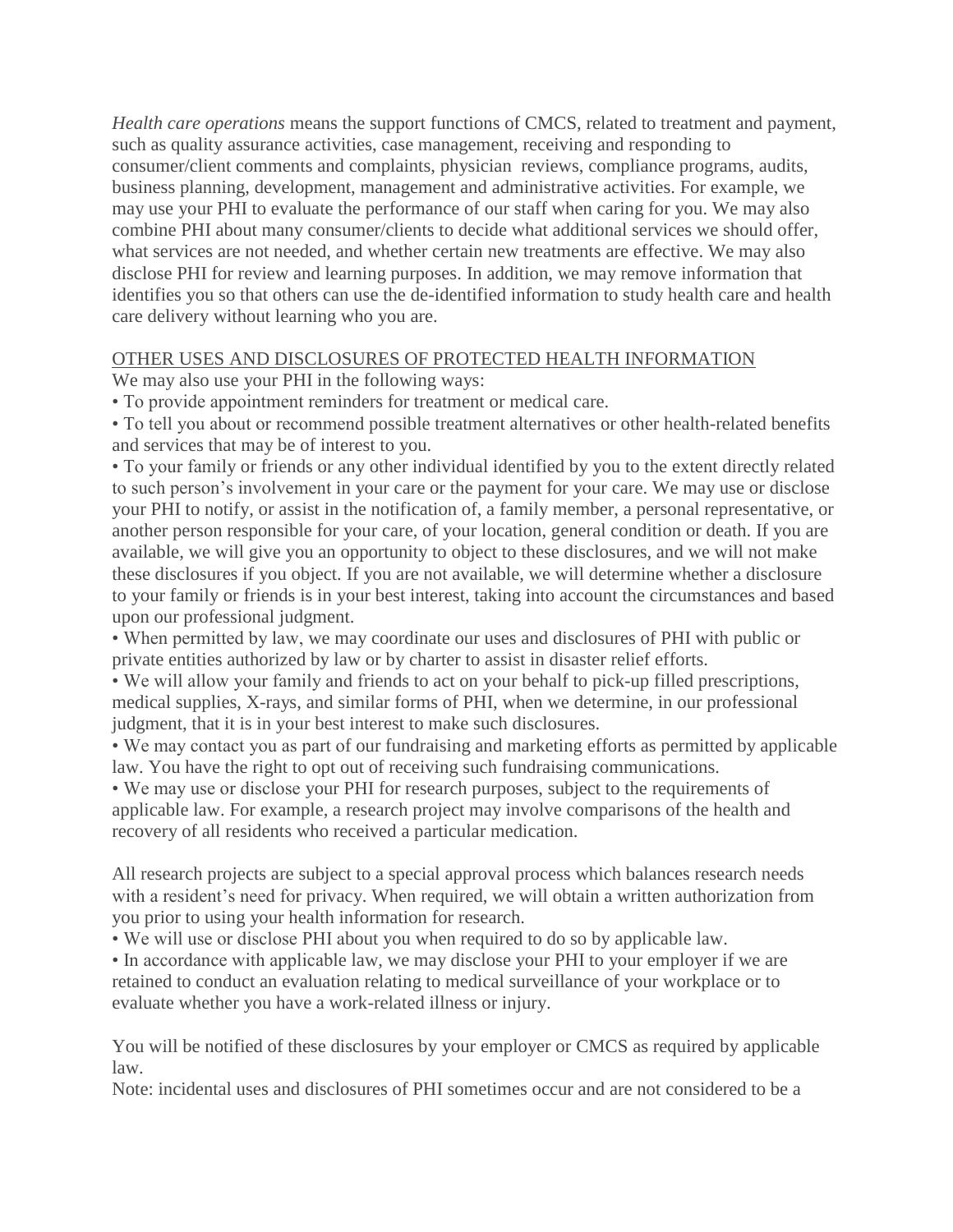violation of your rights. Incidental uses and disclosures are by-products of otherwise permitted uses or disclosures which are limited in nature and cannot be reasonably prevented.

### SPECIAL SITUATIONS

Subject to the requirements of applicable law, we will make the following uses and disclosures of your PHI:

• Organ and Tissue Donation. If you are an organ donor, we may release PHI to organizations that handle organ procurement or transplantation as necessary to facilitate organ or tissue donation and transplantation.

• Military and Veterans. If you are a member of the Armed Forces, we may release PHI about you as required by military command authorities. We may also release PHI about foreign military personnel to the appropriate foreign military authority.

• Worker's Compensation. We may release PHI about you for programs that provide benefits for work-related injuries or illnesses.

• Public Health Activities. We may disclose PHI about you for public health activities, including disclosures:

• to prevent or control disease, injury or disability;

- to report births and deaths;
- to report child abuse or neglect;

• to persons subject to the jurisdiction of the Food and Drug Administration (FDA) for activities related to the quality, safety, or effectiveness of FDA-regulated products or services and to report reactions to medications or problems with products;

• to notify a person who may have been exposed to a disease or may be at risk for contracting or spreading a disease or condition;

• to notify the appropriate government authority if we believe that an adult resident has been the victim of abuse, neglect or domestic violence. We will only make this disclosure if the resident agrees or when required or authorized by law.

• Health Oversight Activities. We may disclose PHI to federal or state agencies that oversee our activities (e.g., providing health care, seeking payment, and civil rights).

Lawsuits and Disputes. If you are involved in a lawsuit or a dispute, we may disclose PHI subject to certain limitations.

• Law Enforcement. We may release PHI if asked to do so by a law enforcement official:

- In response to a court order, warrant, summons or similar process;
- To identify or locate a suspect, fugitive, material witness, or missing person;
- About the victim of a crime under certain limited circumstances;
- About a death we believe may be the result of criminal conduct;

• About criminal conduct on our premises; or

• In emergency circumstances, to report a crime, the location of the crime or the victims, or the identity, description or location of the person who committed the crime.

• Coroners, Medical Examiners and Funeral Directors. We may release PHI to a coroner or medical examiner. We may also release PHI about consumer/clients to funeral directors as necessary to carry out their duties.

• National Security and Intelligence Activities. We may release PHI about you to authorized federal officials for intelligence, counterintelligence, other national security activities authorized by law or to authorized federal officials so they may provide protection to the President or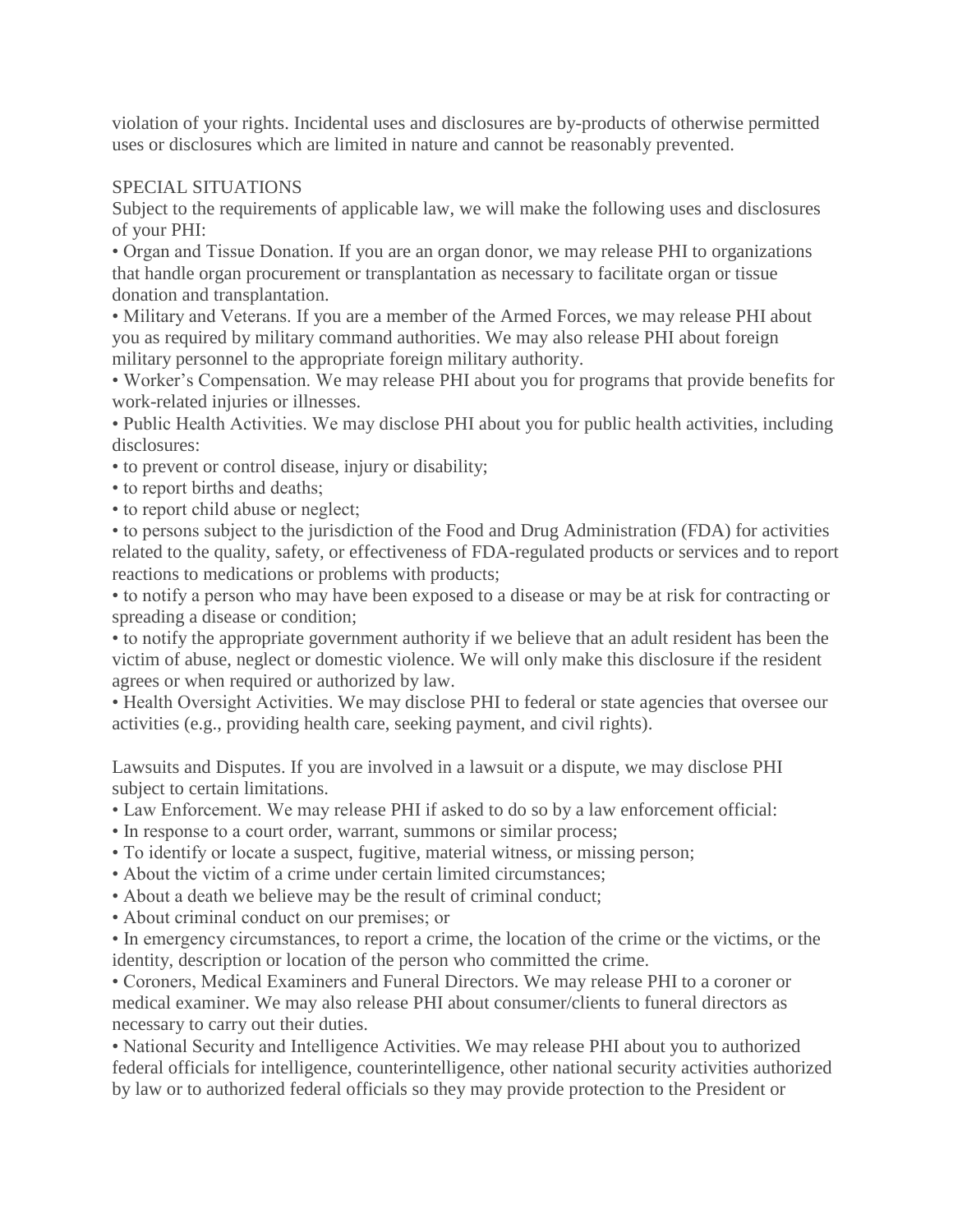foreign heads of state.

• Serious Threats. As permitted by applicable law and standards of ethical conduct, we may use and disclose PHI if we, in good faith, believe that the use or disclosure is necessary to prevent or lessen a serious and imminent threat to the health or safety of a person or the public or is necessary for law enforcement authorities to identify or apprehend an individual. Note: HIV-related information, genetic information, alcohol and/or substance abuse records, mental health records and other specially protected health information may enjoy certain special confidentiality protections under applicable state and federal law. Any disclosures of these types of records will be subject to these special protections.

### OTHER USES OF YOUR HEALTH INFORMATION

Certain uses and disclosures of PHI will be made only with your written authorization, including uses and/or disclosures: (a) of psychotherapy notes (where appropriate); (b) for marketing purposes; and (c) that constitute a sale of PHI under the Privacy Rule. Other uses and disclosures of PHI not covered by this notice or the laws that apply to us will be made only with your written authorization. You have the right to revoke that authorization at any time, provided that the revocation is in writing, except to the extent that we already have taken action in reliance on your authorization.

### YOUR RIGHTS

1. You have the right to request restrictions on our uses and disclosures of PHI for treatment, payment and health care operations. However, we are not required to agree to your request. We are, however, required to comply with your request if it relates to a disclosure to your health plan regarding health care items or services for which you have paid the bill in full. To request a restriction, you may make your request in writing to the Privacy Officer.

2. You have the right to reasonably request to receive confidential communications of your PHI by alternative means or at alternative locations. To make such a request, you may submit your request in writing to the Privacy Officer.

3. You have the right to inspect and copy the PHI contained in CMCS' records, except: (i) for psychotherapy notes, (i.e., notes that have been recorded by a mental health professional documenting counseling sessions and have been separated from the rest of your medical record); (ii) for information compiled in reasonable anticipation of, or for use in, a civil, criminal, or administrative action or proceeding;

(iii) for PHI involving laboratory tests when your access is restricted by law;

(iv) if we obtained or created PHI as part of a research study, your access to the PHI may be restricted for as long as the research is in progress, provided that you agreed to the temporary denial of access when consenting to participate in the research;

(v) for PHI contained in records kept by a federal agency or contractor when your access is restricted by law; and

(vi) for PHI obtained from someone other than us under a promise of confidentiality when the access requested would be reasonably likely to reveal the source of the information.

In order to inspect or obtain a copy of your PHI, you may submit your request in writing to the VP of Health & Clinical Services or the Privacy Officer. If you request a copy, we may charge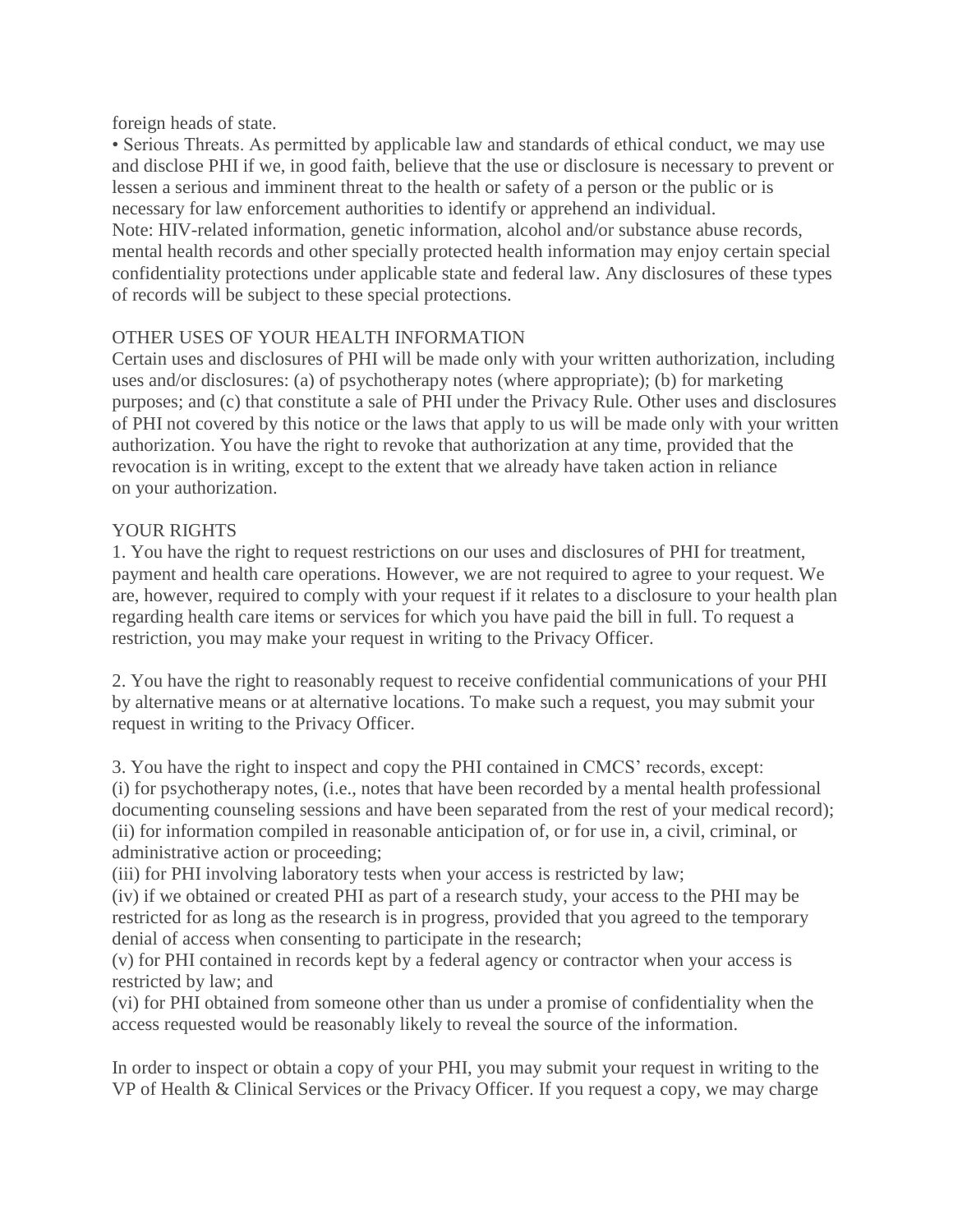you a fee for the costs of copying and mailing your records, as well as other costs associated with your request.

We may also deny a request for access to PHI under certain circumstances if there is a potential for harm to yourself or others. If we deny a request for access for this purpose, you have the right to have our denial reviewed in accordance with the requirements of applicable law.

4. You have the right to request an amendment to your PHI but we may deny your request for amendment, if we determine that the PHI or record that is the subject of the request:

(i) was not created by us, unless you provide a reasonable basis to believe that the originator of PHI is no longer available to act on the requested amendment;

(ii) is not part of your medical or billing records or other records used to make decisions about you;

(iii) is not available for inspection as set forth above; or

(iv) is accurate and complete.

In any event, any agreed upon amendment will be included as an addition to, and not a replacement of, already existing records. In order to request an amendment to your PHI, you must submit your request in writing to the VP of Health & Clinical Services or the Privacy Officer at CMCS, along with a description of the reason for your request.

5. You have the right to receive an accounting of disclosures of PHI made by us to individuals or entities other than to you for the six years prior to your request, except for disclosures:

(i) to carry out treatment, payment and health care operations as provided above;

(ii) incidental to a use or disclosure otherwise permitted or required by applicable law;

(iii) pursuant to your written authorization;

(iv) for CMCS's directory or to persons involved in your care or for other notification purposes as provided by law;

- (v) for national security or intelligence purposes as provided by law;
- (vi) to correctional institutions or law enforcement officials as provided by law;
- (vii) as part of a limited data set as provided by law.

To request an accounting of disclosures of your PHI, you must submit your request in writing to the Privacy Officer at CMCS. Your request must state a specific time period for the accounting (e.g., the past three months). The first accounting you request within a twelve (12) month period will be free. For additional accountings, we may charge you for the costs of providing the list. We will notify you of the costs involved, and you may choose to withdraw or modify your request at that time before any costs are incurred.

6. You have the right to receive a notification, in the event that there is a breach of your unsecured PHI, which requires notification under the Privacy Rule.

# **COMPLAINTS**

If you believe that your privacy rights have been violated, you should immediately contact CMCS Privacy Officer at, 914-997-8000, ext.137, or [iroman@cmcs.org.](mailto:iroman@cmcs.org) We will not take action against you for filing a complaint. You also may file a complaint with the Secretary of the U.S.